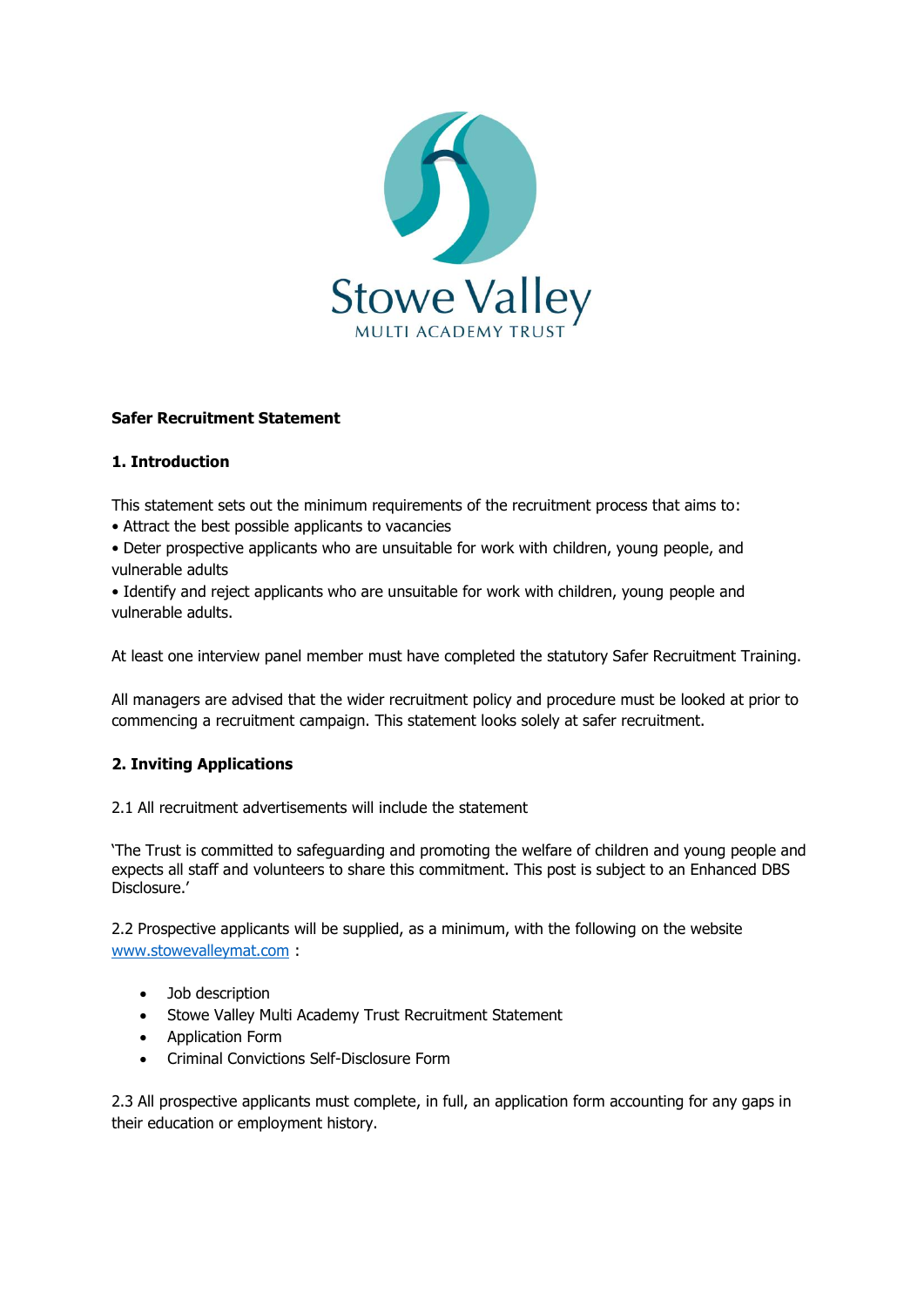## **3. Short Listing and References**

3.1 Short-listing of candidates will be against the Job Description and Person Specification (if there is one) for the post.

3.2 Where requested and where possible, references will be taken up before the selection stage, so that any discrepancies can be probed during the selection stage.

3.3 References will be sought directly from the referee. References or testimonials provided by the candidate will never be accepted.

3.4 All referees will be contacted by telephone in order to clarify any anomalies or discrepancies and to verify the identity of the referee. A detailed written note will be kept of such exchanges.

3.5 Referees will always be asked specific questions regarding:

• The candidate's suitability for working with children, young people, and vulnerable adults; • Any disciplinary warnings, including time-expired warnings, that relate to the safeguarding of children, young people, and vulnerable adults;

• The candidate's suitability for this post.

## **4. The Selection Process**

4.1 Selection techniques will be determined by the nature and duties of the vacant post, but all vacancies will require an interview of short-listed candidates.

- 4.2 Interviews will always be face-to-face.
- 4.3 Candidates will always be required to:
- Explain satisfactorily any gaps in employment;
- Explain satisfactorily any anomalies or discrepancies in the information available to the panel;
- Declare any information that is likely to appear on a DBS;

• Demonstrate their capacity to safeguard and protect the welfare of children, young people, and vulnerable adults.

4.4 Stowe Valley Multi Academy Trust will always:

- Confirm the outcome of the interview to the applicant within one week
- Give detailed feedback on the interview if requested by the applicant

# **5. Employment Checks**

5.1 All successful applicants are required to, but not limited to:

- Provide proof of identity
- Complete a DBS application and receive enhanced clearance
- Provide actual certificates of qualifications